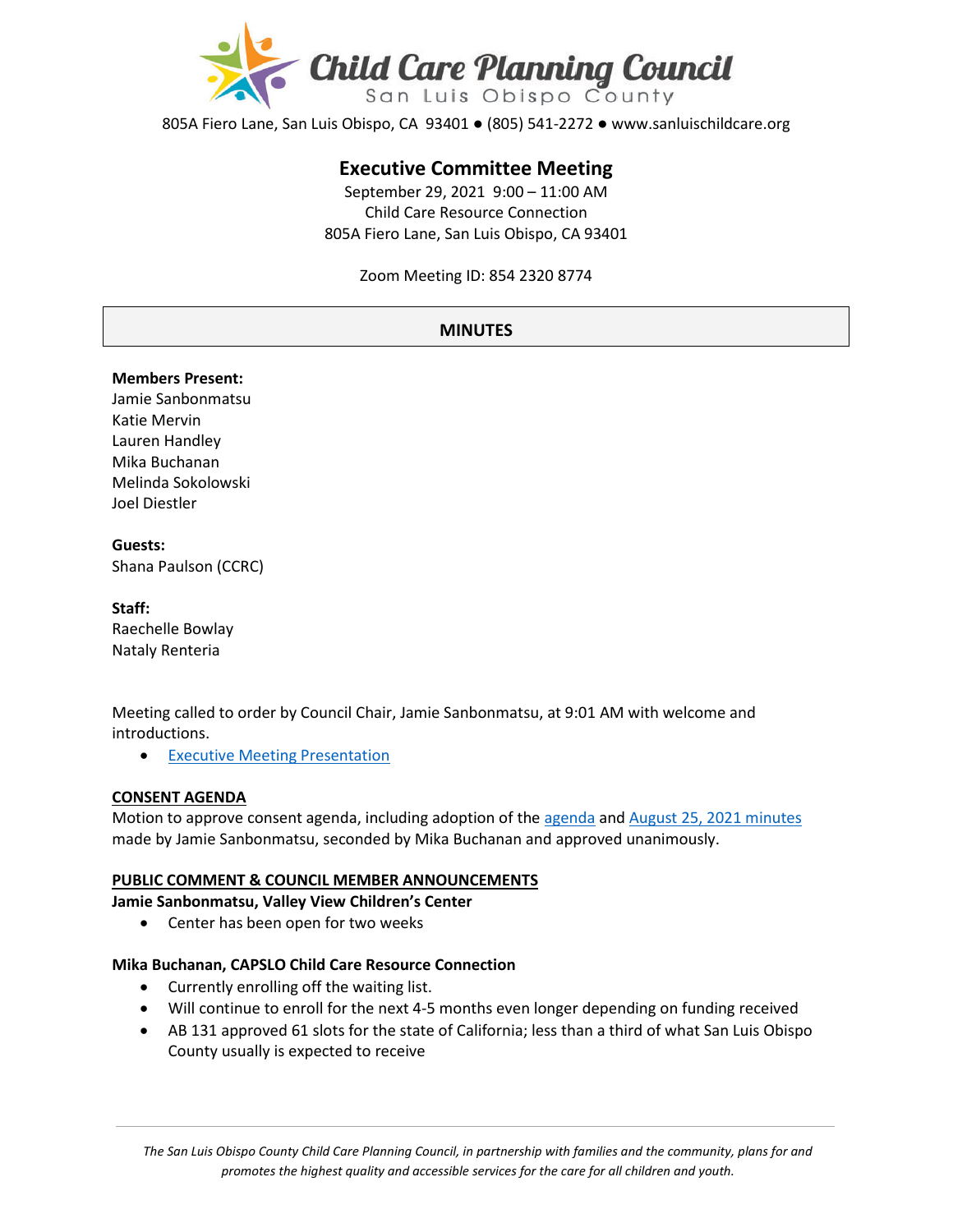## **Shana Paulson, CAPSLO Child Care Resource Connection**

• Working to build care all over the county, targeted recruitment in Grover Beach

### **Melinda Sokolowski, CAPSLO Child Care Resource Connection**

• Recruiting as much as possible

### **BUDGET REVIEW**

Department budgets presented by CAPSLO Finance Liaison, Joel Diestler. Budget presentation included in meeting materials.

- Attachments Included:
	- o [Budget Review](https://drive.google.com/file/d/1wa0fTQVScaIe-PJvCSsP386l3wcC7nKf/view?usp=sharing)

### **ADVOCACY UPDATE**

- Two bills CAAEYC supports and has been following area sitting on the Governor's desk. Many child care and development organizations are supporting these two bills. They provide a great deal of flexibility for providers, ensure the maximum reimbursement rate is paid and eventually will lead to more children being served in high quality environments. Our public policy team urges you to send the Governor a message requesting he sign these bills. You can use the link below to email the Governor's office.
	- o [AB 865 Fact Sheet](https://caeyc.org/files/7916/3234/0675/AB_865_Quirk-Silva_Child_Care_Fact_Sheet_-_approved.pdf)
	- o [SB 50 Fact Sheet](https://caeyc.org/files/2416/3234/0772/SB-50-Factsheet.pdf)
	- o Governor's Email Link:<https://govapps.gov.ca.gov/gov40mail/>
- Key Takeaways from the State Budget
	- $\circ$  Families who use publicly-funded child care will not have to pay family fees until June 30, 2022.
	- $\circ$  Reimbursement rates will be raised to the 75th percentile of the 2018 RMR survey.
	- $\circ$  110,000 new families will get affordable child care in the year ahead.
	- o For more information, please read our full Analysis of Child Care Funding in the [California State Budget 2021](https://www.childcarelaw.org/wp-content/uploads/2021/09/Analysis-of-Child-Care-Provisions-in-the-California-State-Budget-FY-21-22-Child-Care-Law-Center-9.23.21.pdf?eType=EmailBlastContent&eId=a921abf4-e0ff-4eda-ae5e-cc130288582f)-22 here.

### **COORDINATOR UPDATE – Raechelle Bowlay**

- September Meetings:
	- o CCRC Finance
	- o CAPSLO Diversity, Equity & Inclusion Committee and Steering Committee
	- o Center-Based Teacher Networking
	- o School Age Child Care Networking
	- o We Are The Care
	- o Atascadero Chamber of Commerce
		- **Monthly Mixer**
		- Board of Directors
		- **Diversity Council**
		- **Equality Mural Project**
- BUILD Initiative Webinar
	- $\circ$  Justice from the Start: Supporting Prenatal-to-Three with Federal Relief Funds: Early Care and Education
	- o Thursday, September 30, 2021 3:00 PM
	- o [Register](https://buildinitiative-org.zoom.us/webinar/register/WN_GsdLPvr_RbeIL3F3vcguOA)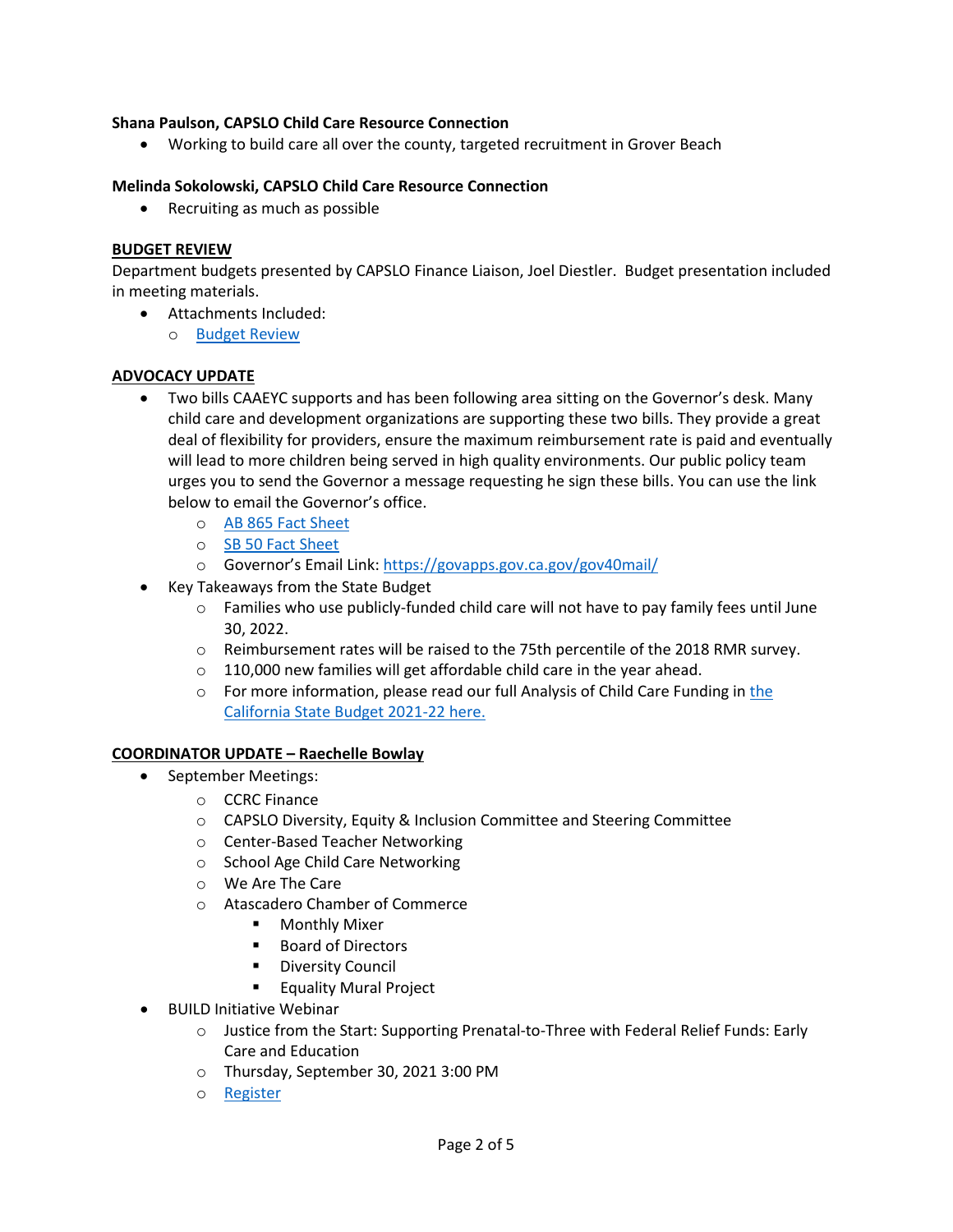- Child Care and Development Quarterly Stakeholder Call
	- o Child Care and Development Division Updates
	- o Monday, October 4, 2021 3:00 PM
	- o [Register](https://us02web.zoom.us/webinar/register/WN_Yaho3u32RcuraSWn9NoKPQ)
- Building Child Care for All Communities
	- $\circ$  Learn to advocate for a better child care model for all California communities
	- o Tuesday, October 5, 2021 12:00 PM
	- o [Register](https://lu.ma/intro-mixed-delivery?utm_source=CQEL+EdNews&utm_campaign=e8e4ba5b3f-EMAIL_CAMPAIGN_2021_09_23_09_14&utm_medium=email&utm_term=0_3ab28ecaa8-e8e4ba5b3f-205071445&mc_cid=e8e4ba5b3f&mc_eid=9cd5825243)
- American Rescue Plan Act Proposal
	- o Approximately \$85 million in funding coming to the County and cities
	- o Collaborative Letter from First 5 SLO, Child Care Planning Council, Quality Counts, CAPSO Child Care Resource Connection, Help Me Grow, etc.
	- o Proposed Strategies:
		- 1. Access to Child Care through Vouchers
		- 2. Business Grants for Child Care Programs
		- 3. Strengthening Local Child Care System Infrastructure
		- 4. Workforce Pipeline for Child Care Professionals
		- 5. Child Care Facility Development and Improvement
		- 6. Mental and Behavioral Health Support for Children & Families
		- 7. Eviction Protection for Families
		- 8. Family Resource Centers
- COVID Vaccine Task Force
	- o COVID-[19 Vaccine Task Force PPT](https://drive.google.com/file/d/1Ypv-30vw4er2aSBh1tOewf3D9NT-RLpT/view?usp=sharing)
	- o [County Announces New Guidance for SLO County Youth Activities, Large Gatherings and](https://drive.google.com/file/d/1Ev3Cr7OnJFjWx6QQwAOM8L8EDW-FJsea/view?usp=sharing)  [Performing Arts](https://drive.google.com/file/d/1Ev3Cr7OnJFjWx6QQwAOM8L8EDW-FJsea/view?usp=sharing)
	- o [San Luis Obispo County Health Officials Report COVID](https://drive.google.com/file/d/1QSMZ4FyUlDomDqHY_DMKpI80TtTEbMs2/view?usp=sharing)-19 Deaths
	- o [San Luis Obispo County Preparing for COVID](https://drive.google.com/file/d/1MTT4TKWkfHmNDjdV1I2VuSc27UAp4FYL/view?usp=sharing)-19 Booster Shots While Awaiting Further [Guidance from State and Federal Authorities](https://drive.google.com/file/d/1MTT4TKWkfHmNDjdV1I2VuSc27UAp4FYL/view?usp=sharing)
	- o COVID-[19 Key Messages & Talking Points](https://drive.google.com/file/d/1i3Vp9Do9yMa3hkqJLx2vkQn2IjAdY5p-/view?usp=sharing)
	- o New No-Cost COVID-[19 Testing Site Opening in Morro Bay](https://drive.google.com/file/d/13Qp2pfNxN_fnTHTA3WkHLaRbyeaQAyRC/view?usp=sharing)
	- o Flyer: COVID-[19 Community Testing Sites](https://drive.google.com/file/d/1PCr26xLtiVzId9HnOEpZLKiobH-pWstS/view)
- We Are the Care Task Force Meetings:
	- o Cross-Sector Collaboration Task Force Friday October 15th @ 10AM
	- o Public Awareness Task Force Monday October 25th @ 10AM
	- o Power to the Profession Task Force Monday September 27th @ 3PM
	- o Local Government Engagement Thursday September 30th @ 9AM
	- o Leadership TBD

# **CUESTA COLLEGE ECONOMIC IMPACT REPORT**

- Cuesta College Economic Impact Report released
	- o [Attachment](https://www.cuesta.edu/about/documents/inst_research/SLO_Childcare_Economic_Impact_Report.pdf)

### **BROWN ACT UPDATE**

- Pending AB 339 Approval through Legislature, Council needs to approve, every 30 days, temporary amendment to allow teleconferencing for meetings.
	- o [AB 339 Fact Sheet](https://leginfo.legislature.ca.gov/faces/billTextClient.xhtml?bill_id=202120220AB339)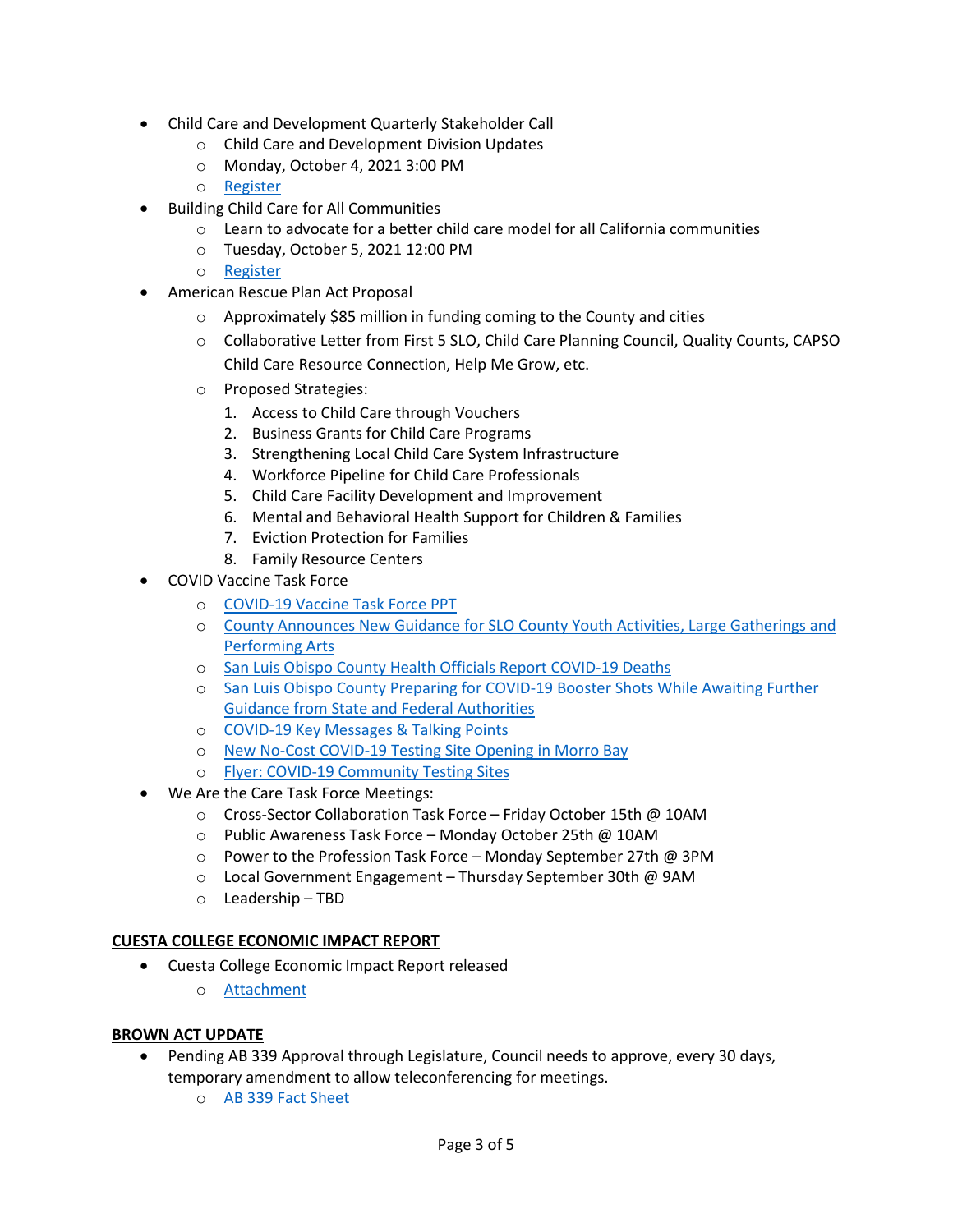- The Brown Act requires all public meetings of local agencies to be publicly noticed in locations where members of the local body will be participating, that such location be open and accessible to the public, and at least a quorum of the members of the legislative body must participate from locations within the boundaries of the territory over which the local body exercises jurisdiction; and in response to the COVID-19 pandemic, Governor Newsom issued Executive Order N-29-20, temporarily suspending certain teleconference requirements imposed by the Brown Act; and
- The temporary suspension of Brown Act teleconferencing requirements is set to expire on September 30, 2021 pursuant to the Governor's issuance of Executive Order N-08-21
- ACTION ITEM: On September 15, 2021, the Governor signed into law Assembly Bill 361 (AB 361), effective immediately, authorizing a local agency to use teleconferencing without complying with the Brown Act teleconference requirements for public meetings during a proclaimed state of emergency, and such state of emergency still exists.
- Under AB 361, a local agency may hold a teleconferenced meeting during a proclaimed state of emergency upon a determination, by majority vote, that as a result of the emergency, meeting in person would present imminent risks to the health or safety of attendees.
- Such findings must be made no later than 30 days after the first teleconferenced meeting pursuant to AB 361, and every 30 days thereafter, in order to continue to meet by teleconference under such abbreviated teleconferencing procedures.

Executive and Council Staff approves and determines that meeting in person would present imminent risks to the health and safety of attendees, and will continue to hold its meetings by teleconference pursuant to AB 361. Motion to approve Brown Act Update made by Mika Buchanan, seconded by Katie Mervin, and approved unanimously.

# **COUNCIL OPPORTUNITIES & CHALLENGES PROPOSAL**

[Fiscal Agent Proposal](http://www.sanluischildcare.org/fiscal-agent-proposal.html) – The proposal for Council vote, is to shift fiscal agency of SLO County Child Care Planning Council from CAPSLO to SLOCOE with the offer for SLOCOE to fund the Council Infrastructure from the general fund.

- Initial Presentation: September 1, 2021
- Questions and Comments open September 1 to September 21, 2021
	- o Questions answered by Staff and Executive Committee
	- o Comments were compiled and shared with all Council Members according to Brown Act
- Mailchimp will be sent out to all voting Council Members regarding the sustainability and long term visioning and strategic infrastructure of the Child Care Planning Council
- Council Member Discussion, Public Comment and Council Member Vote at October 6, 2021 Council Meeting
- Public Comment/ Questions Submitted by Elizabeth Steinberg:
	- $\circ$  Will the audit to meet state guidelines continue with CAPSLO as fiscal agent? Previous presentation indicated this. Questions and Answers Page 4
	- $\circ$  Will there be 2 sets of books for this overlapping period? Or will SLOCOE begin officially next July 1, 2022? Questions and Answers Page 5
	- o Please clarify what is meant by "draw down State funding to support SLO County mixed delivery system"? Questions and Answers Page 4